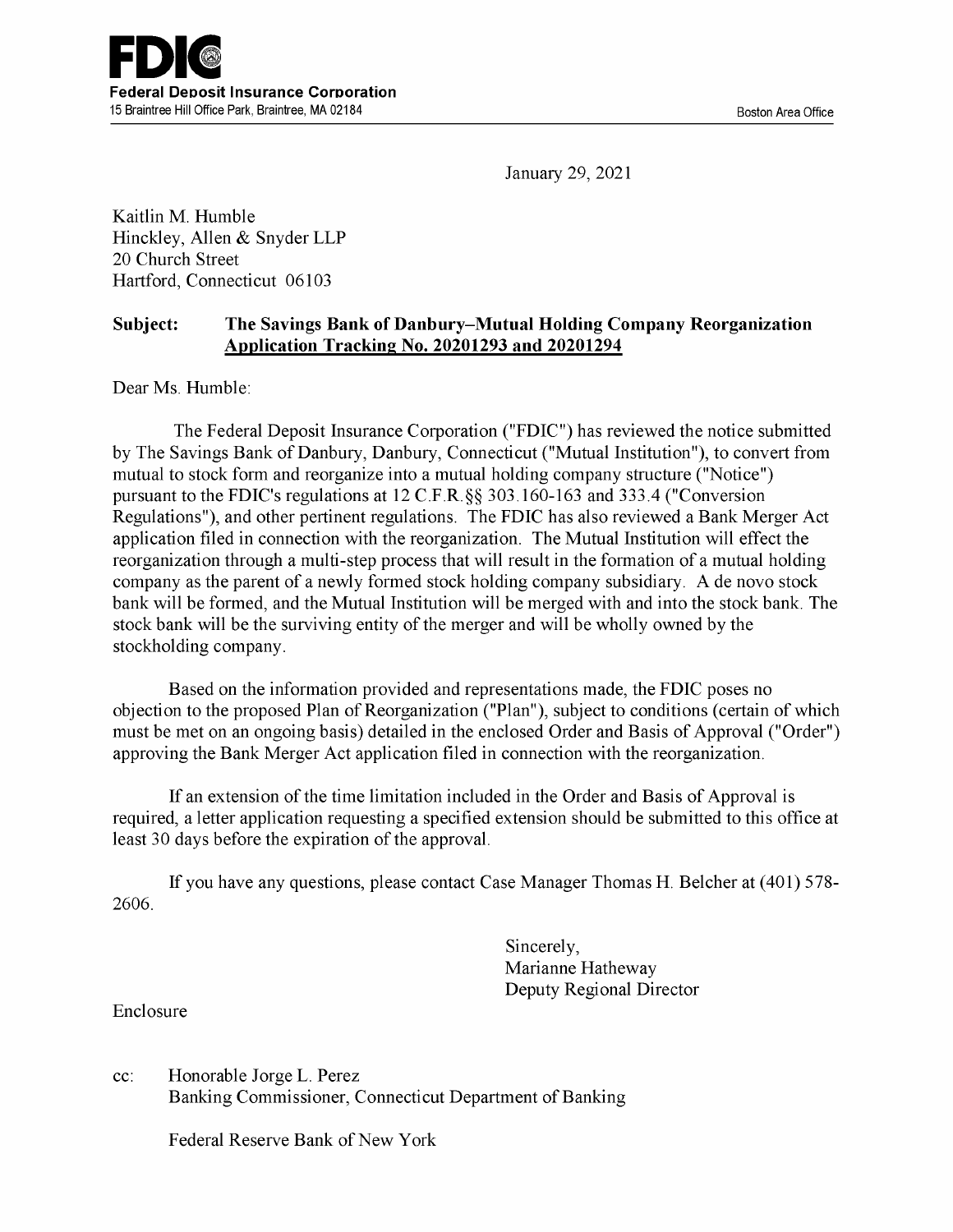## FEDERAL DEPOSIT INSURANCE CORPORATION

Re: The Savings Bank of Danbury Danbury, Connecticut Application for Consent to Merge

## ORDER AND BASIS OF APPROVAL

Pursuant to Section 18(c) of the Federal Deposit Insurance (FDI) Act, The Savings Bank of Danbury, Danbury, Fairfield County, Connecticut, a state -chartered mutually owned bank with total assets of \$1,247,658,000 and deposits of \$1,014,644,000 as of September 30. 2020, filed an application for the FDIC's consent to merge with The Savings Bank of Danbury, Danbury, Connecticut (in stock form) ("Stock Form"), a proposed new interim State -chartered stock saving bank.

Essentially a corporate reorganization, the proposal would consolidate the two banks immediately after the merger of their respective holding companies. The services and products to be offered in the relevant markets by the resultant institution will not differ materially from those presently offered by the proponents.

A review of available information, including the Community Reinvestment Act (CRA) Statements of the proponents, disclosed no inconsistencies with the purposes of the CRA. The resultant institution is expected to continue to meet the credit needs of its entire community, consistent with the safe and sound operation of the institution.

In connection with the application, the FDIC has also taken into consideration the financial and managerial resources and prospects of the proponent bank and the resultant bank, the convenience and needs of the community to be served, and the risk to the stability of the United States banking or financial system. The FDIC has also taken into consideration the effectiveness of the insured depository institutions involved in the proposed merger transaction in combating money-laundering activities. Having found favorably on these statutory factors and having considered other relevant information, it is the FDIC's judgment that the application should be and hereby is approved subject to the following conditions:

- 1. All necessary and final approvals have been obtained from all relevant federal and state regulatory authorities.
- 2. The proposed transaction may be consummated immediately, but not later than six months after the effective date of this Order, unless such period is extended for good cause by the FDIC.
- 3. Until the proposed transaction becomes effective, the FDIC shall have the right to alter, suspend or withdraw its approval should any interim development be deemed to warrant such action.
- 4. Except for the issuance of all of the shares of The Savings Bank of Danbury II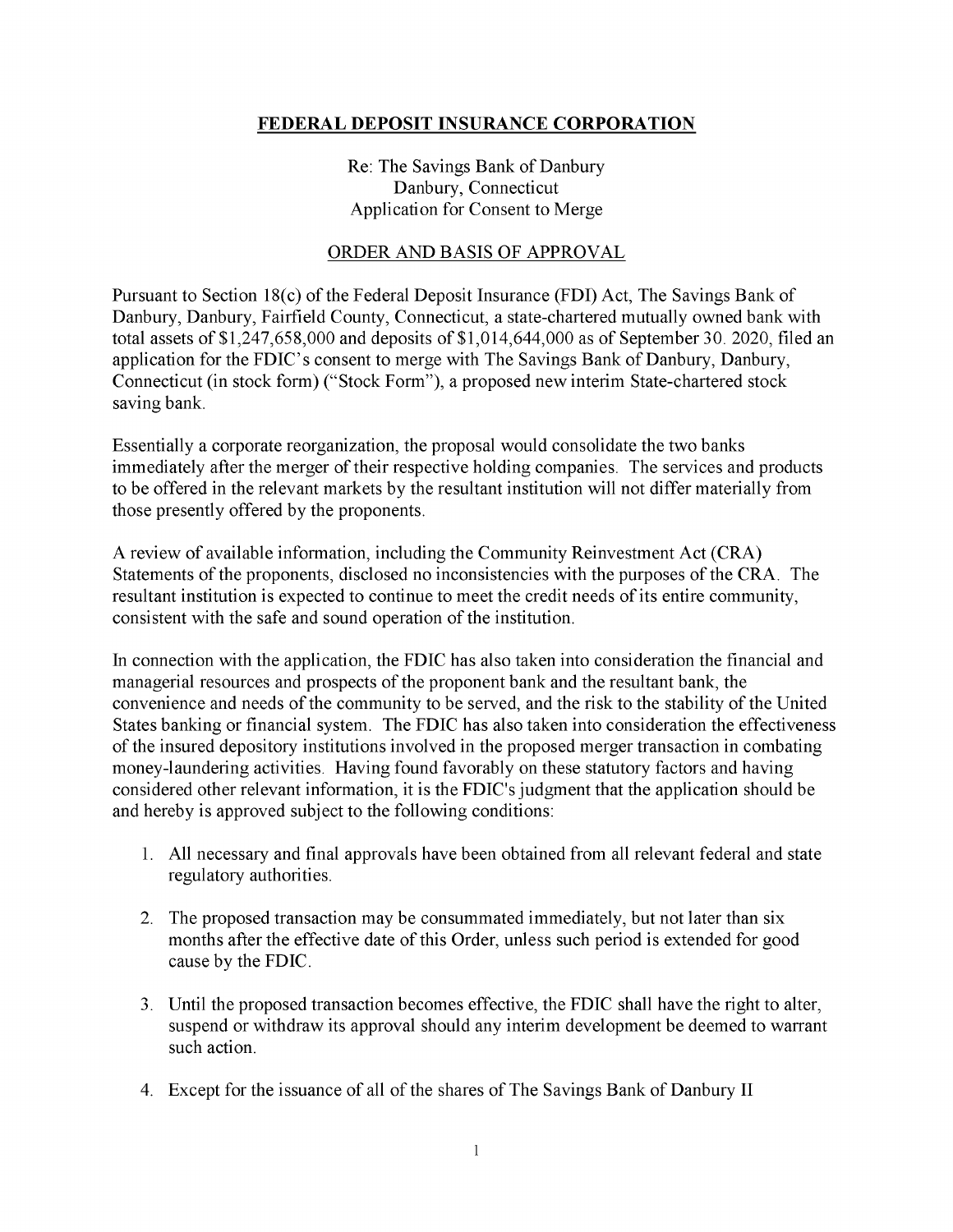(Stock Bank) to SBD Bancorp, Inc. (Mutual Holding Company), no shares of stock of the Stock Bank shall be sold, transferred, or otherwise disposed of, to any person (including any Employee Stock Ownership Plan) unless 30 days' prior written notice is provided to, and written non -objection is received from, the FDIC.

- 5. Prior to a sale, transfer or other disposition of any shares of Stock Bank, other than the transfer of shares to the Mutual Holding Company, to any person, including any Employee Stock Ownership Plan or a conversion of the Mutual Holding Company to stock form, the Stock Bank shall provide prior written notice to the FDIC and include copies of all documents filed with the state and federal banking and/or securities regulators in connection with any sale, transfer, disposition, or conversion.
- 6. Any change in proposed senior executive officers or the board of directors, prior to the consummation of the proposed transactions, will render this approval null and void unless the Bank submits prior written notice to, and receives written non -objection from, the FDIC prior to the consummation of the proposed transactions.
- 7. The Stock Bank shall provide 30 days' written notice to and obtain written non -objection from the FDIC prior to implementing any policy or executing any agreement with the MHC or any of the Stock Bank's affiliates relating to the allocation and sharing of costs with the Stock Bank. A copy of the proposed policy or agreement shall be provided with the written notice. The Stock Bank shall not implement any such policy or execute such agreement if the FDIC objects in writing to such policy or agreement within the 30 -day notice period.
- 8. The Bank's conversion into a stock bank and merger with The Savings Bank of Danbury II shall only be consummated on the same date as the consummation of all of the other steps of the Reorganization Plan, as proposed in the Notice and Merger Application submitted to the FDIC.
- 9. Prior to consummation of the proposed transactions, the Bank shall notify the FDIC in writing of any changes made to the Merger Agreement or Stock Bank by-laws prior to their execution.
- 10. Prior to consummation of the proposed transactions, the Bank shall provide the FDIC with a publication affidavit certifying the dates of publication of the Public Notice.
- 11. Following consummation of the proposed transactions, the Bank shall provide the FDIC with written certification that the proposed transactions have been consummated in order to facilitate the FDIC's memorialization of the fact that the certificate of deposit insurance has been transferred from a mutual savings bank to a stock savings bank operating under the name The Savings Bank of Danbury.
- 12. The Bank acknowledges that any letter of non -objection from the FDIC is